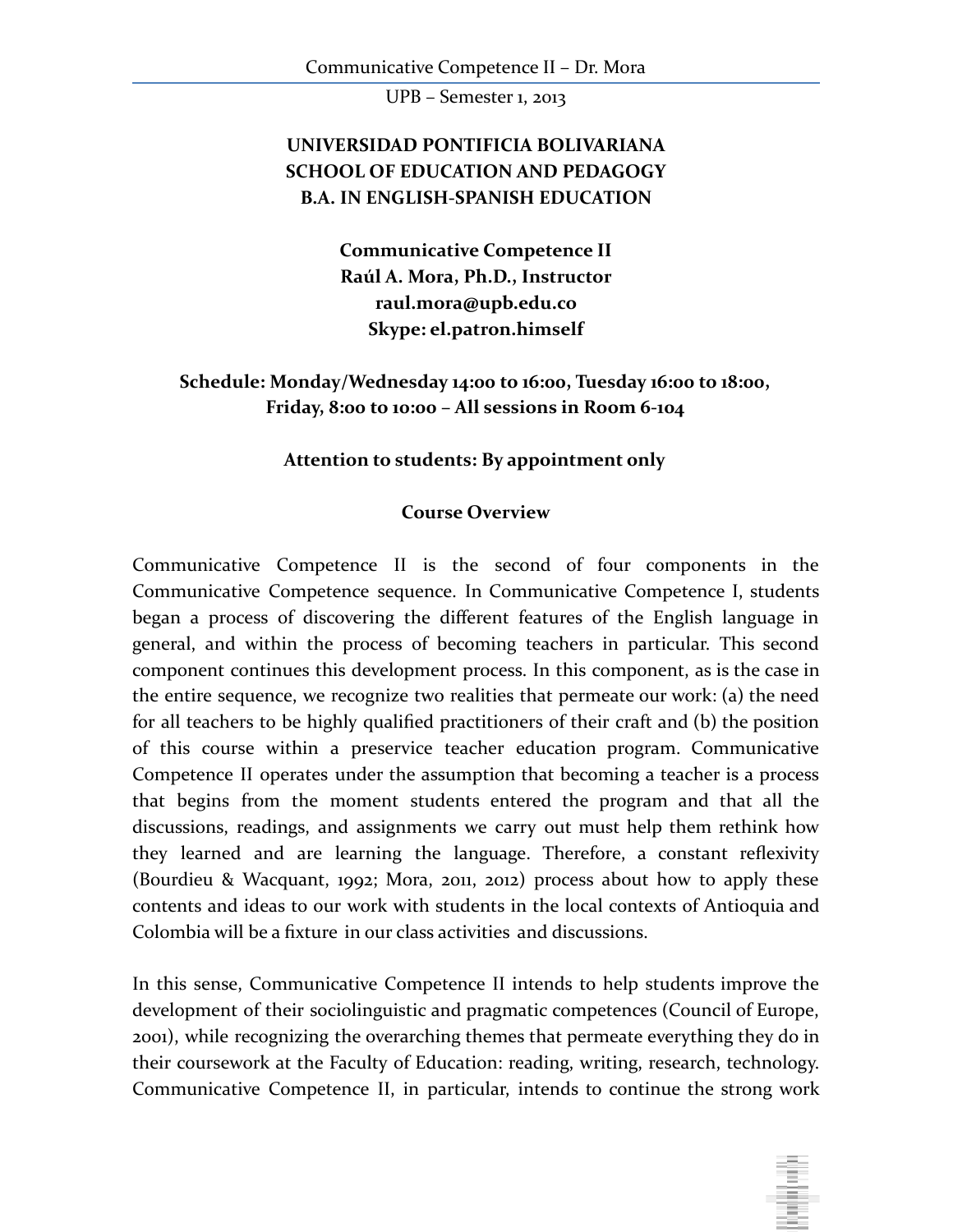that students began in terms of reading and writing in Communicative Competence I. It is our belief that a strong level of sophistication (Kellner, 2000; Cope & Kalantzis, 2000) in reading and writing is necessary to truly find better ways of expressing our ideas through recent forms of technological mediation (Mora, in press). In this regard, we will also intend to introduce some foundational elements regarding technology and research as a way to help ease the transition to the more intense work that students will undertake in these areas during Communicative Competence III and IV.

The course, in an attempt to remain consistent with the overarching theme that constitutes the Capstone Project (See below) will rely on multiple resources, both print and digital. Readings and talks from different scholars in the field, as well as possible guest talks will offer a blend of diverse sources that will enable students to develop broader and better informed viewpoints about matters affecting education today.

#### **Course Objectives**

- a) Continue the development of students' sociolinguistic, and pragmatic competences in the English language (as a continuation of the previous course Communicative Competence I) through activities aimed at enhancing their comprehension, production and interaction.
- b) Demonstrate a more critical and reflexive style in their approach to language learning.
- c) Use self-regulation of learning through the existing styles of formative assessment present today.
- d) Process and apply the concepts related to the use, importance, and application of research and technology as essential parts of today's teaching practice.

#### **Assignments**

There are three assignments and a capstone project for this course. Please check the Class Schedule for information about the due dates.

**Assignment 1: Website Review.** The Internet has become a valuable source for teachers. However, just because it is online does not mean it is a good source. In pairs, you will review on website rated as "excellent" or "popular" according to Google searches. You will prepare a critical review of this website to give a 7-10 minute presentation. You will also write a 1-2 page review about the website. We will carry

in in the first part of the first part of the first part of the first part of the first part of the first part of the first part of the first part of the first part of the first part of the first part of the first part of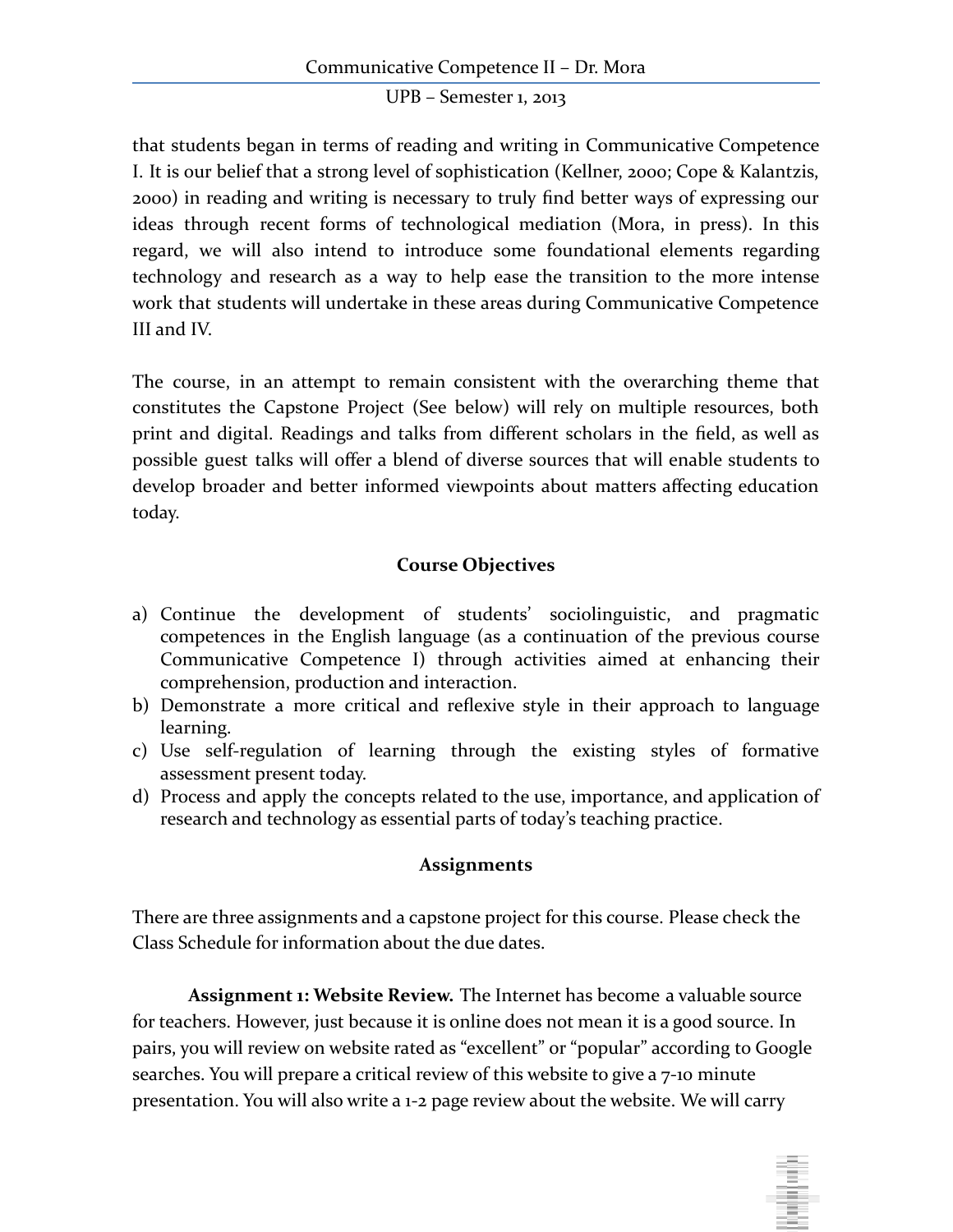out this activity every Friday between weeks 4 and 8. You should all select your websites by Week 3, at which time we will randomly select the order of presentations. (25% of the final grade)

**Assignment 2: Response Papers.** An important part of being an academic is learning to react to what one reads in a scholarly fashion. During the course, you have to write two response papers (about 1-2 pages) in which you will reflect on the assignments based on some questions posed by the instructors prior to the assignment. We will discuss key elements of writing response papers during the first module. You will submit one response paper during the first module and another during the second ( $15\%$  for each paper =  $30\%$  of the final grade)

**Assignment 3: Capstone Project.** The capstone project is the space where you will have the chance to present what you have learned and how you are appropriating the different overarching elements of the teacher education program. The main topic of this project is:

## **POSITIONING OURSELVES AS TEACHERS, OR WHAT DOES TEACHING MEAN TO ME?**

This will be the first attempt to think about why you believe teaching is your life and career choice, while you begin to define what teaching is like for you. There are two main activities to the project:

- 1. Essay: Working in small groups, you need to write a short essay about how you see yourselves as teachers in light of the readings and discussions held in class. You will receive instructions on how to write essays during the first module. You will submit an initial draft before the end of the first module (ungraded, but not submitting it will be penalized with a substantial grade deduction at the end) and another draft before you submit the multimodal presentation (25% of the final grade)
- 2. Multimodal presentation. Relying on the idea of multimodality (Kress, 2003) as the combination of sound, images and text to create a unified message, you will prepare a multimodal presentation that addresses the question for the project and what you wrote in your essays. The presentation should be about 5 minutes in length and should be formatted in a way that can be uploaded to video channels such as Vimeo™ or or YouTube™. You will receive further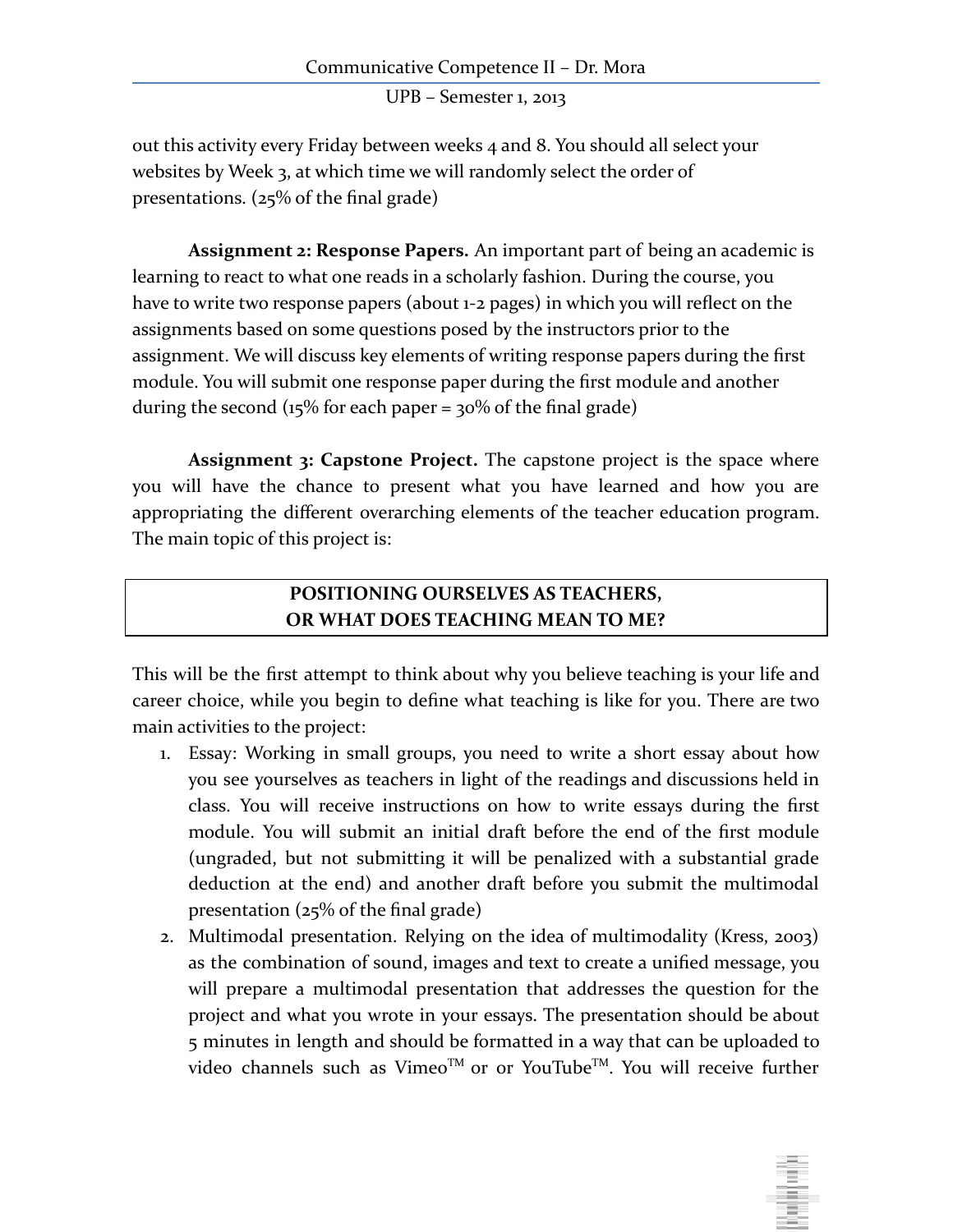information about this portion of the capstone project in the second module (20% of the final grade).

#### **Expectations**

**Classwork.** You should be on time every class. I do call roll every day. If you are over 15 minutes late, while I will allow you to enter the room, that will count as half an absence. If, for some reason, you cannot be in class, please notify me via e-mail as soon as possible (I always check my e-mail before class begins). Remember that a large number of absences is a reason for failing this course. Make sure to talk to either your other classmates or me to make up for the work. No assignments will be accepted after the due date without a proper excuse. The deadlines are set well in advance so check your personal or work schedules to make sure there are no conflicts. If you foresee a conflict, talk to me immediately to make proper arrangements.

**Participation.** You must be prepared to participate in every class. This includes reading the assigned documents and bringing all required resources at all times. All of you should be prepared to raise questions and issues as the result of your reading and the interactions with me and your peers. Since all of you will probably be teachers (and even if you will not be), you should display a high degree of professionalism and ethical behavior. If you disagree with any ideas in class, feel free to say so in a proper manner. Your instructor believes that the classroom is a community of learners and scholars. Respectful interactions are important for the success of the academic exercises in which we will engage.

**Methodology.** You will participate in class work for 8 hours every week. You should also plan to devote *at least* 4-6 hours a week to work on the readings and assignments for the course on your own. Since there is an option to use tutoring services to supplement the classes, **please be proactive** and ask the instructor for help if needed. Remember that we have a Fulbright Teaching Assistant (Ms. Anna Garrison), who will be available to help this course throughout the semester, so take advantage of that opportunity. I may also suggest you to seek tutoring or extra practice if necessary, but the notion that you must be **responsible and proactive** is fundamental for your success in this course. After all, there is an expectation that you are all becoming more autonomous learners.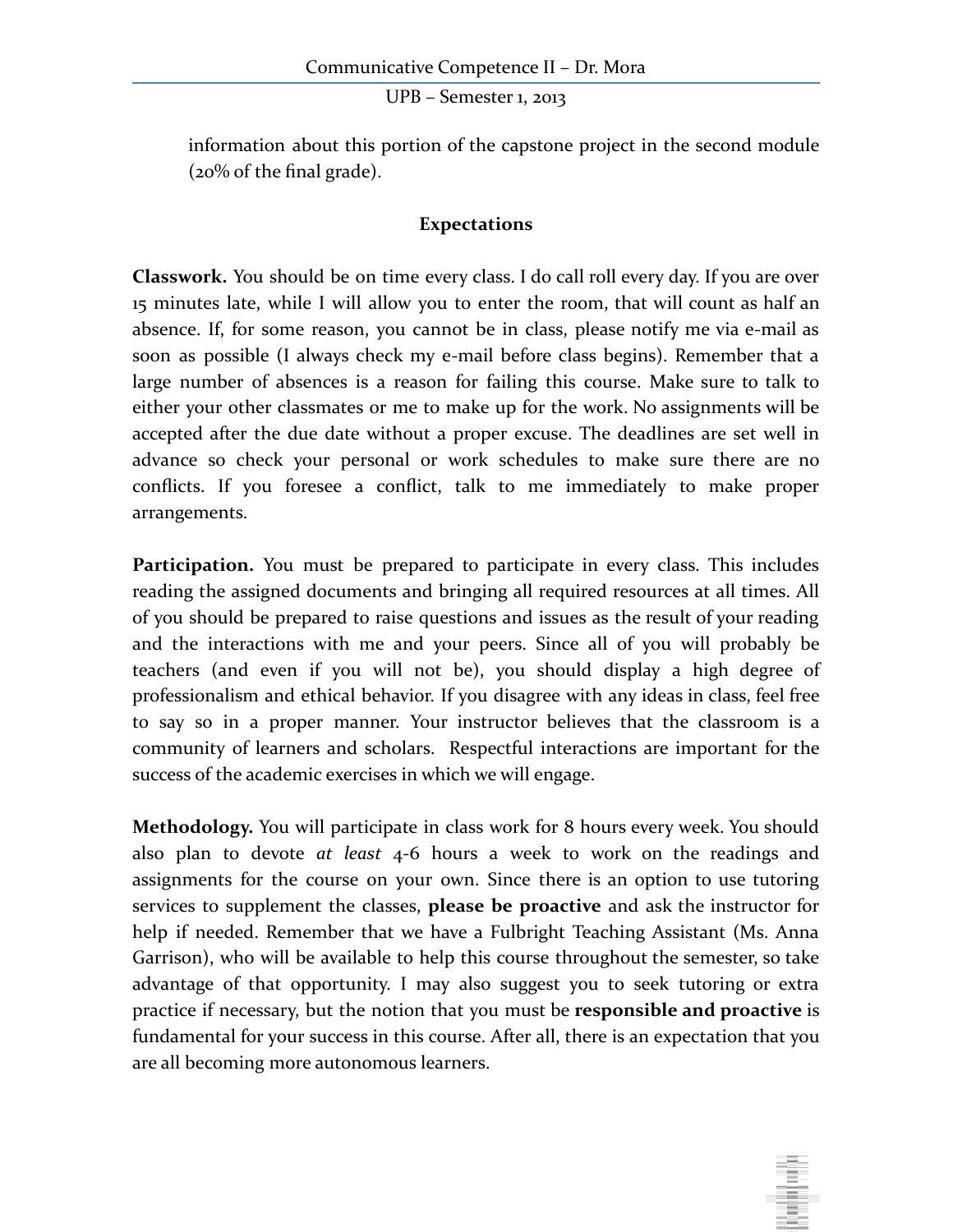I may very likely be absent due to academic reasons twice this semester, to participate in academic events abroad. Those dates are already set in the schedule. During those weeks, you will have a blend of work with substitute professors and independent work. As the dates reach near, you will receive further instructions.

**Ethical guidelines.** All assignments are to be original work. As scholars, we should all abide by the highest standards of academic integrity. In this course, we operate under a very strong stance against cheating and plagiarism. Guidelines against cheating and plagiarism in this course will follow any internal guidelines that UPB has set in place for academic integrity, as well as existing Colombian copyright legislation, such as Ley 23 de 1986, specifically Article 31 [\(http://www.cerlalc.org/documentos/colo23.htm\)](http://www.cerlalc.org/documentos/colo23.htm) and Ley 1032 de 2006 [\(http://www.unal.edu.co/dib/cip/pi\\_ley\\_1032\\_2006.html](http://www.unal.edu.co/dib/cip/pi_ley_1032_2006.html)). Please get yourselves acquainted with these laws.

**Communication etiquette.** Learning how to communicate in writing is an important and necessary skill that all academics must develop in order to network effectively with other professionals. In many cases, a well-crafted e-mail is the difference between receiving a reply from faculty and researchers in other institutions and having your message deleted right away. Check the following websites with information about e-mail etiquette, and make sure to practice these rules in any and all class-related communications:

- http://owl.english.purdue.edu/owl/resource/636/01/
- http://science.kennesaw.edu/~hmattord/email.htm
- http://www.101emailetiquettetips.com/
- http://office.microsoft.com/en-us/outlook-help/12-tips-for-better-e-ma il-etiquette-HA001205410.aspx
- http://www.emailreplies.com/

•

#### **Resources**

At present, the Moodle site for this course is under construction. While it is fully operational, your instructor will share the readings and assignments either via e-mail. You can also ask the instructor for the readings to add to your laptops and have them available at all times. In addition to online resources, you are supposed to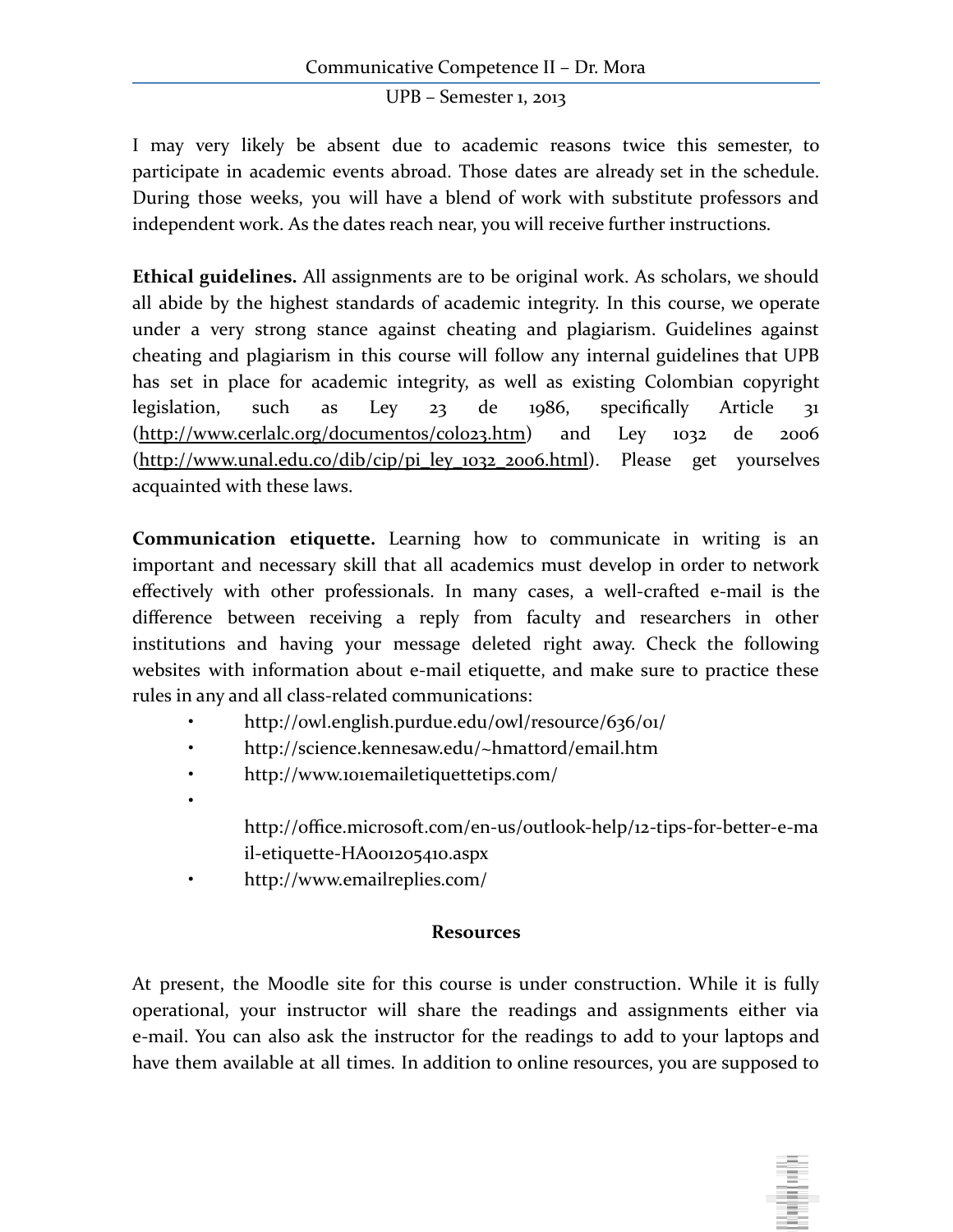have a notebook/journal with you at all times. We will do extensive note-taking during the course.

#### **Technology**

If you have a laptop, you are encouraged to bring it to class. Make sure to download the resources to your hard drives before coming to the class, in case the WiFi is not working properly. If you cannot bring your own laptop, please make sure to print the resources if applicable (In that event, **please remember the trees**: print on both sides of the sheet, print two pages per side of the sheet, or use scrap paper). Please refrain from using other online applications (e.g. Facebook, Twitter, e-mail, etc.) during class (**if you were a teacher, would you like your students to be Tweeting while you are talking?**). Finally, regarding the use of cell phones and smartphones, this class has a **no-phoning, no-texting** policy in class (**would you feel comfortable if you went to ask your instructor a question and he did not listen to you because he was texting?** ).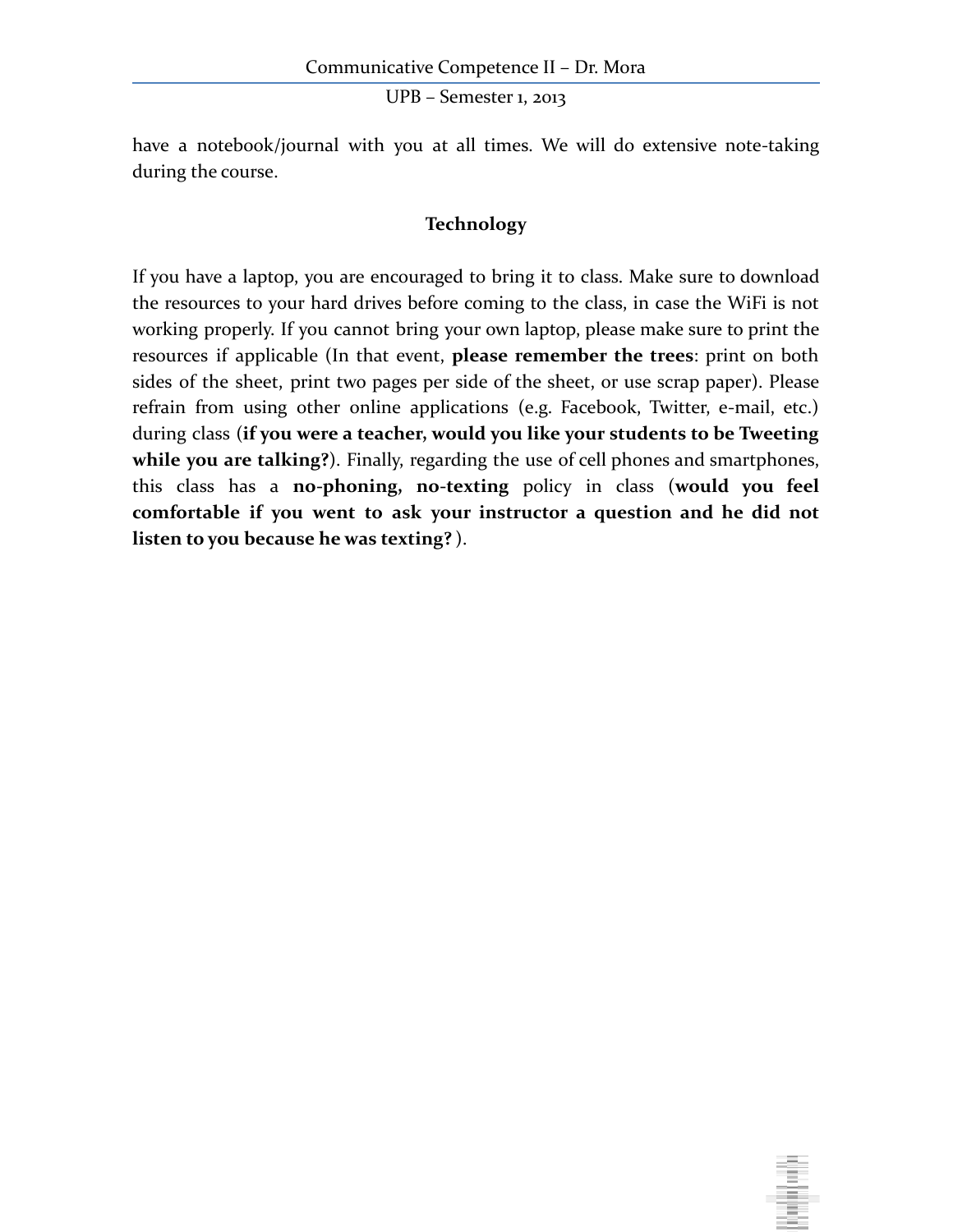# **Class Schedule (Note: Readings might be subject to change)**

| <b>Week</b>                       | <b>Topics</b>                                                                                              | <b>Assigned Readings and Media</b>                                                                                  |  |
|-----------------------------------|------------------------------------------------------------------------------------------------------------|---------------------------------------------------------------------------------------------------------------------|--|
| MODULE <sub>1</sub> :             |                                                                                                            |                                                                                                                     |  |
| 1<br>Jan 21-25                    | Introduction to the Course<br>A brief recap from Communicative<br>Competence I: Revisiting the genres      |                                                                                                                     |  |
| $\mathbf{2}$<br>Jan<br>28-Feb 1   | Introducing academic texts as a<br>genre of its own                                                        | <b>TBD</b>                                                                                                          |  |
| 3<br>Feb $4-8$                    | What does it mean to learn a<br>language or a very brief<br>introduction to Second Language<br>Acquisition | <b>TBD</b>                                                                                                          |  |
| $\overline{4}$<br>Feb 11-15       | <b>Writing Responses and Statements</b>                                                                    | Brand (1998), pp. 58-60<br>The Response Paper - Guidelines<br>(by R. A. Mora)                                       |  |
| 5<br>Feb 18-22                    | Positioning ourselves as teachers I:<br>Conceptual elements of an<br>argumentative essay                   | Adichie (2009)<br>Argument (handout from<br><b>UNC-Chapel Hill)</b><br><b>Argumentative Writing (Purdue</b><br>OWL) |  |
| 6<br>Feb<br>25-Mar 1              | What does it mean to be a teacher?                                                                         | Robinson (2010)<br><b>Others TBD</b>                                                                                |  |
| 7<br>Mar $4-8$                    | Teaching English in Colombia Today                                                                         | Excerpts from Vélez Rendón<br>(2003), González Moncada (2011)<br>and others TBD                                     |  |
|                                   | <b>First Response Paper Due</b>                                                                            |                                                                                                                     |  |
| 8<br>Mar 11-15                    | Positioning Ourselves as Teachers II:<br>Revisiting our first thoughts in light<br>of the capstone project |                                                                                                                     |  |
| 9<br>Mar<br>$18 - 22$             | <b>Introducing Multimodality I</b>                                                                         | Kress (2010), Chapter 1<br>Videos about Multimodality feat.<br>Prof. Gunther Kress                                  |  |
| <b>MARCH 25-29 - EASTER BREAK</b> |                                                                                                            |                                                                                                                     |  |
| 10                                | <b>Introducing Multimodality II</b>                                                                        | Iyer & C. Luke (2010)                                                                                               |  |

**Ballyton**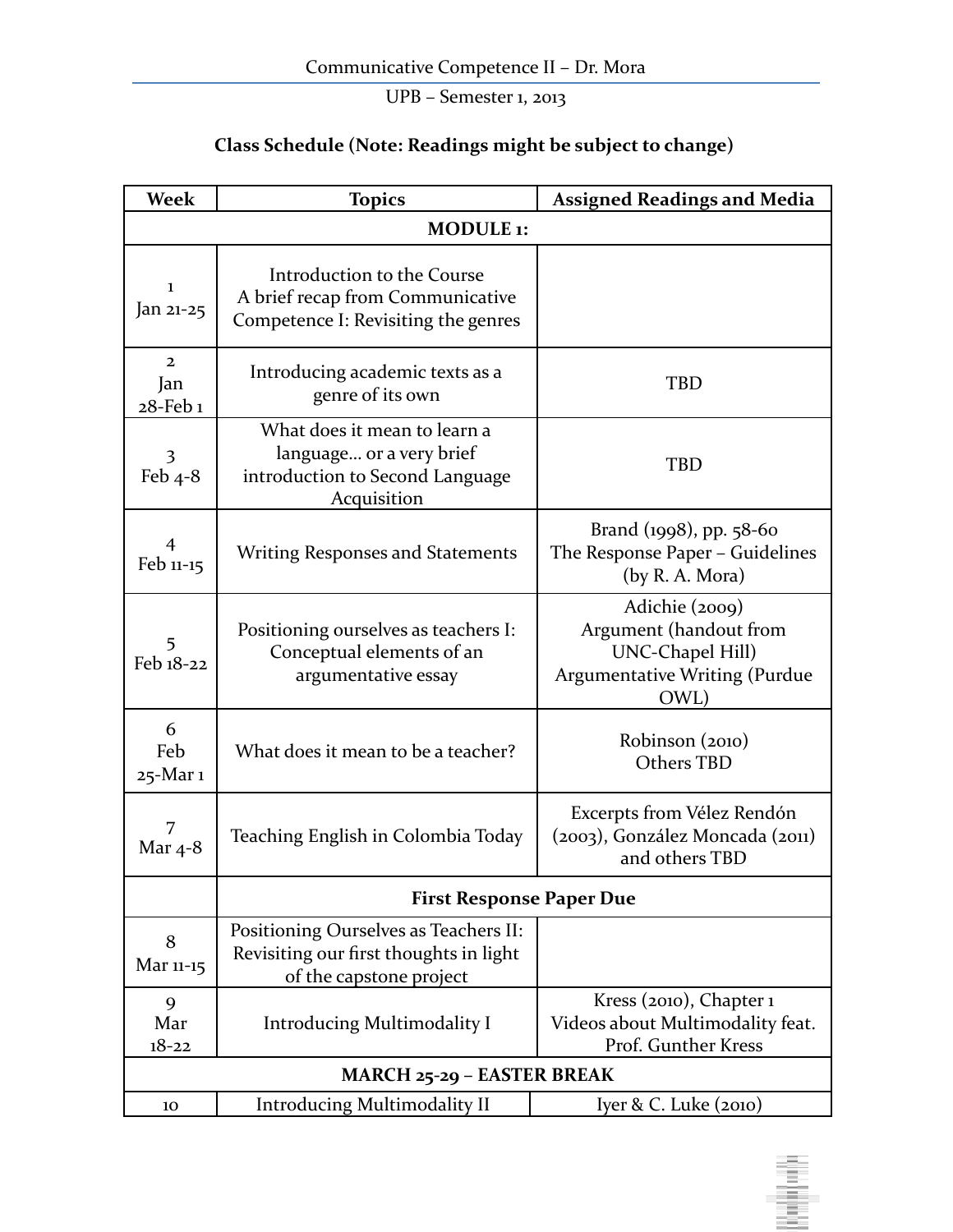|  | UPB - Semester 1, 2013 |
|--|------------------------|
|--|------------------------|

| Apr $1-5$                                     |                                                                                                                 |                                                                                                           |  |
|-----------------------------------------------|-----------------------------------------------------------------------------------------------------------------|-----------------------------------------------------------------------------------------------------------|--|
|                                               | <b>First Draft of Essay Due</b>                                                                                 |                                                                                                           |  |
| 11<br>Apr 8-12                                | Rethinking Technology in the<br>Classsroom                                                                      | Cope & Kalantzis (2007)<br>Grugeon et al. (2005), Chapter 6<br>(selected sections)<br>Mora (in press)     |  |
|                                               |                                                                                                                 |                                                                                                           |  |
|                                               | Note: Dr. Mora might be absent during this week                                                                 |                                                                                                           |  |
| 12<br>Apr 15-19                               | <b>Introducing Critical Thinking</b>                                                                            | Nussbaum, 1999, pp. 40-47<br>Common European Framework,<br>pp. 101-108                                    |  |
| 13<br>Apr<br>$22 - 26$                        | <b>Introducing Communicative Tasks</b>                                                                          | Nunan (2004), Chapter 3 (selected<br>excerpts)                                                            |  |
| 14<br>Apr<br>29-May 3<br>(May 1:<br>No class) | Teaching English in Today's World                                                                               | Graddol (2006) [Selected sections]<br>Rajagopalan (2004)<br>Ryan (2010)<br>Seidlhofer (2005)<br>Mora, TBD |  |
|                                               | <b>Response Paper 2 Due</b>                                                                                     |                                                                                                           |  |
| 15<br>May 6-10                                | Capstone Project Workshop                                                                                       |                                                                                                           |  |
| 16<br>May<br>$14 - 18$                        | Capstone Project Workshop<br>(Dr. Mora might be absent but you will work<br>autonomously finishing the project) |                                                                                                           |  |
|                                               | <b>Final Draft of Essay Due</b>                                                                                 |                                                                                                           |  |
| $17 - 18$<br>May<br>$20 - 31$                 | <b>FINAL PRESENTATIONS</b>                                                                                      |                                                                                                           |  |

## **References**

- Adichie, C. (2009). *The danger of a single story.* TED Talk. Retrieved from http://www.ted.com/talks/chimamanda\_adichie\_the\_danger\_of\_a\_single\_stor y.html
- Cope, B. & Kalantzis, M. (2007). New media, new learning. *The International Journal of Learning, 14*(1), 75-79.

politica de la p